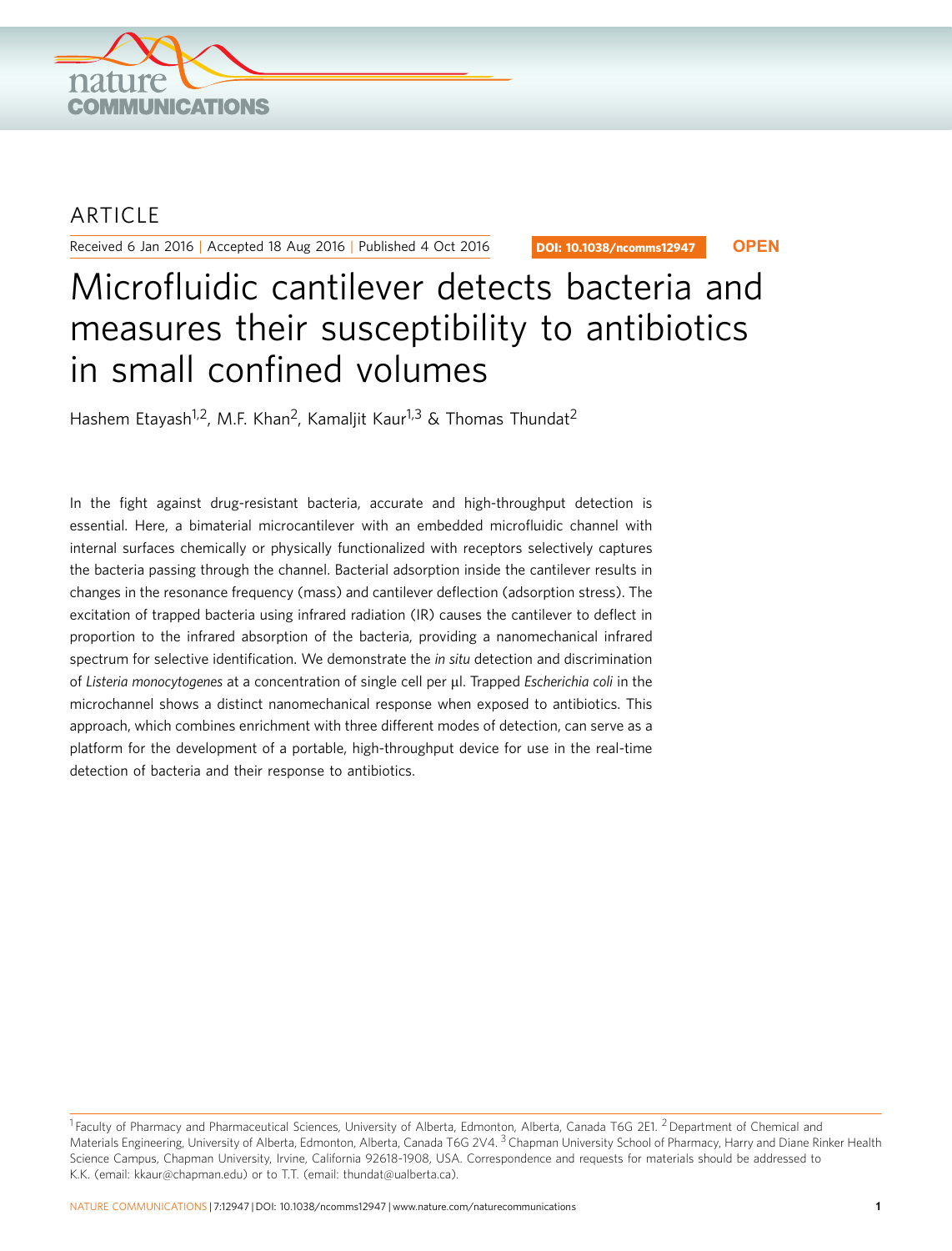urrent methods for detecting bacteria and measuring their response to antibiotics lack sensitivity, selectivity, stability and the ability for real-time analysis<sup>[1](#page-7-0)</sup>. Laboratory-based detection methods, such as agar plates and broth dilution assays, are inconvenient and require a minimum of 24 h to complete, depending on the bacterial species<sup>2</sup>. Rapid detection techniques, such as antibody–antigen assays (for example, enzyme-linked immunosorbent assay $3^3$ , resazurin-reduction assays<sup>4</sup> (for bacterial resistance), the mycobacterial growth indicator<sup>[5](#page-7-0)</sup> and/or poly-merase chain reaction-based methodologies<sup>[6](#page-7-0)</sup>, are very sensitive and powerful detection tools. However, they are expensive and they are unable to distinguish between living and dead species. In addition, high sensitivity and selectivity in real-time measure-ments in the stated techniques are still challenging<sup>[1](#page-7-0)</sup>. Hence, inexpensive sensors for the rapid detection of bacteria and the determination of their susceptibility to antibiotics are urgently needed in order to combat the emergence of drug-resistant bacterial strains.

Recent developments in micro and nanofabrication allow the integration of multiple signal generation techniques into a single device to obtain orthogonal signals, which enhances the detection sensitivity and selectivity<sup>[7](#page-7-0)</sup>. A number of versatile, highly sensitive sensors, based on microcantilevers for microbial detection, have been developed $8-10$ . These sensing concepts rely on immobilizing specific receptors on the cantilever surface for selectively capturing the target bacteria and translating the binding into mechanical signals, as either cantilever deflection (static mode) or a shift in resonance frequency (dynamic mode)<sup>10</sup>. Despite many advances in these conventional modes of cantilever operation, a number of constraints still exist that limit their widespread application. First, sensitive measurement of the resonance frequency shift in a liquid environment has been limited by the low-quality factor (Q-factor) of the cantilever due to liquid damping<sup>[10](#page-7-0)</sup>. However, static-mode cantilever operation based on surface stress such as that described by Longo et  $al$ <sup>[11](#page-7-0)</sup> is not affected by the presence of liquid. Second, the response of the cantilever is often affected by liquid flow, which increases the signal-to-noise ratio. Laminar flow around the cantilever creates a potential barrier for the efficient capture of targets from the flowing solutions $12$ . In addition, the small dimensions of the sensor decrease the capture cross-section, resulting in the reduced adsorption of target molecules. Therefore, the mode and volume associated with fluid delivery play a critical role in the capture rate of the target molecules<sup>[12](#page-7-0)</sup>.

A suspended microchannel resonator, where a microfluidic channel is embedded inside a microcantilever, overcomes the limitations of liquid damping and achieves unprecedented mass resolution<sup>13</sup>. Since the liquid is inside the cantilever, the cantilever can be excited into resonance in a vacuum for increased mass resolution and higher reproducibility<sup>[14,15](#page-7-0)</sup>. Despite its extraordinarily high mass sensitivity, this resonator still lacks selectivity in detection. Incorporating multimodal detection, by which multiple orthogonal signals can be monitored simultaneously, is a way to achieve the desired selectivity. Pre-concentrating analytes also increase the selectivity and sensitivity of detection. We have fabricated a microfluidic channel on a bimaterial cantilever (BMC) so as to obtain three orthogonal signals—adsorbed mass, adsorption stress and mid-infrared spectroscopy of the adsorbates, as shown in [Fig. 1.](#page-2-0) Functionalizing the interior surfaces of the BMC with specific receptors allows the target bacteria to be selectively trapped inside the channel in a 50-picolitre volume. Adsorption of the bacteria causes changes in the cantilever resonance frequency, resulting from changes in the inertial mass of the liquid-filled cantilever. In addition, adsorption of bacteria results in the cantilever bending because of adsorption-induced surface stress, which results from

the microfluidic channel being fabricated on top of the cantilever with cross-sectional asymmetry. Adsorption-induced stress originates from changes in free energy (free energy per unit area is surface stress) due to adsorption. A third orthogonal signal can also be obtained by illuminating the cantilever with infrared radiation. Absorption of specific infrared wavelengths by the adsorbed bacteria causes additional cantilever deflection because of non-radiative decay. The nanomechanical bending of the cantilever, as a function of illuminating wavelength, resembles the infrared absorption spectrum of the bacteria. Since infrared absorption spectroscopy is an established technique, spectroscopy is an established technique, incorporating this into the BMC system enables selective identification of bacterial strains and accurate discrimination between injured and intact cells. In this article, we applied the BMC sensor to enrich and detect L. monocytogenes in picolitre sample volumes with high sensitivity and selectivity using three orthogonal signals. In addition, the metabolic activity of the adsorbed bacteria resulted in nanometre-scale fluctuations that are larger than the Brownian motion of the cantilever. Sensitive monitoring of this fluctuation allows the sensor to discriminate between intact and dead Escherichia coli (E. coli), as well as characterize the metabolic response of E. coli to antibiotics.

# Results

BMC fabrication and characterization. The BMC is fabricated using silicon nitride with a 300 nm-thick layer of gold on one side for enhanced thermal sensitivity (bi-material effect). Changes in the BMC deflection amplitude  $(\Delta A)$  are measured using an optical-beam-deflection method, which enables recording of the resonance frequency and deflection of the cantilever simultaneously. In addition, sequential exposure to infrared radiation excites the bacteria inside the cantilever, producing heat that deflects the cantilever further. Monitoring the deflections as a function of illuminating wavelengths shows the infrared spectra of the targeted bacteria. Details of the experimental set-up, bacterial subculture and preparations, receptor immobilization, characterization and surface density studies are described in the Supplementary Figs 1–3. In addition, see Supplementary Methods for experimental details.

Bacterial detection. To demonstrate bacterial detection, we used L. monocytogenes, a serious food-borne pathogen that has a mortality rate exceeding 20% ([ref. 16](#page-8-0)). Before bacterial injection into the sensor ( $10^2$  cells in 100 µl), the inner surface of the chip was functionalized with either the anti-L. monocytogenes monoclonal antibody (mAb-coated BMC) or the L. monocytogenes-targeted antimicrobial peptide (AMP-coated BMC). In addition to its binding selectivity, the immobilized receptors on the inner BMC interface served as pre-concentrators, increasing the number of bacteria in the channel. The detailed chemistry of surface functionalization is shown in the Supplementary Fig. 1.

[Figure 2](#page-3-0) shows cantilever deflection and resonance frequency shift as a function of bacterial adsorption. Resonance frequency changes result from changes in the inertial mass caused by the immobilized receptors capturing bacteria ([Fig. 2a\)](#page-3-0). The mass of bacteria captured in the channel can be measured from the resonance frequency shift as 24.5 and 24. 9 ng in both AMP and mAb-coated BMC, respectively. In addition to the frequency shift, the cantilever deflection changes simultaneously as a result of the bacteria adsorption-induced surface stress, with an average differential deflection of  $62 \pm 4$  and  $68 \pm 5$  nm in both the AMP and mAb-coated BMCs ([Fig. 2b](#page-3-0)). [Figure 2c](#page-3-0) shows differential cantilever deflection as a function of illuminating wavelength due to infrared absorption by the bacteria trapped in the channel. The differential deflection is obtained by subtracting the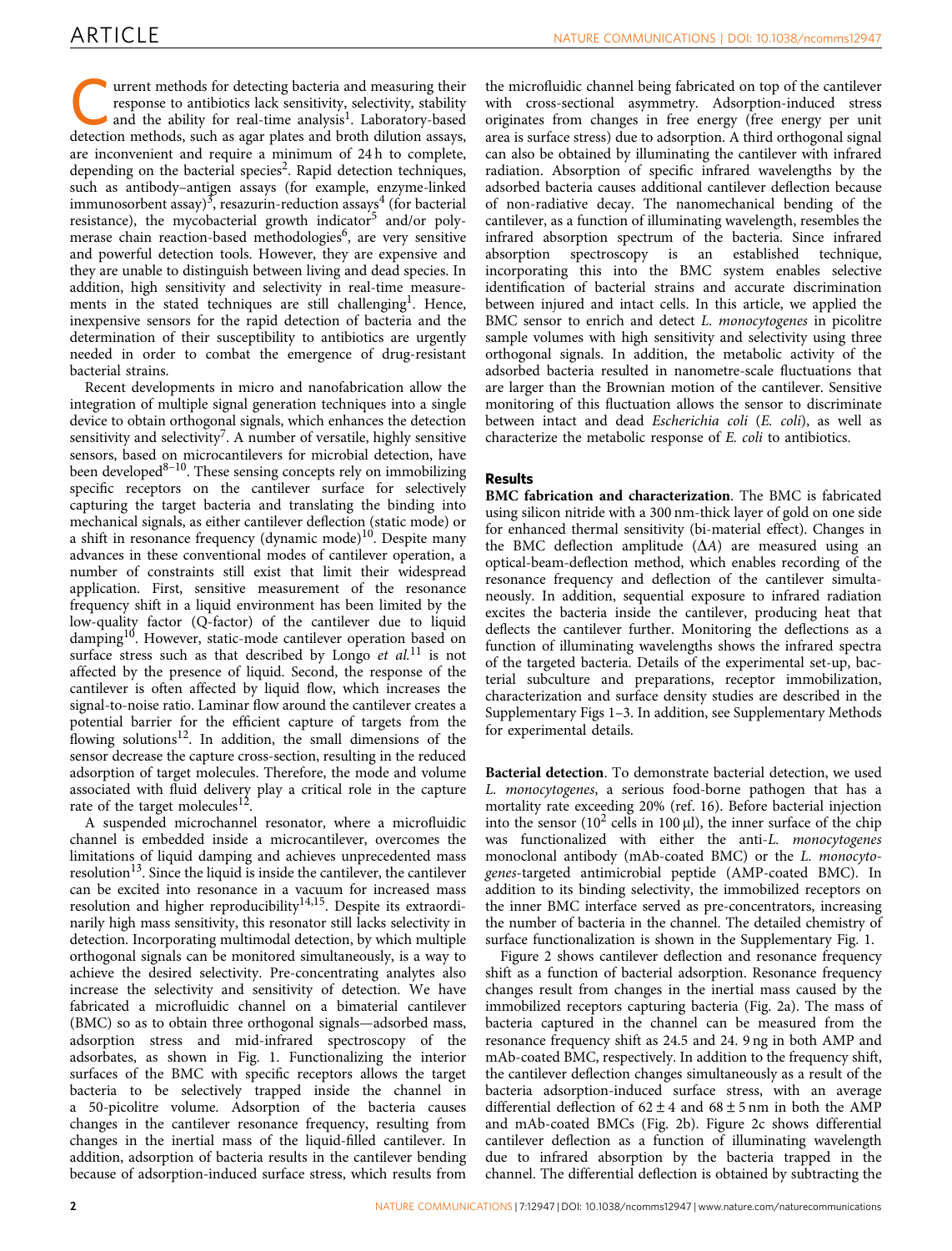<span id="page-2-0"></span>

Figure 1 | The schematic representation of the BMC and its multi-mode of operation. (a) BMC filled with bacteria supported on a silicon substrate. At the bottom, the BMC is coated with a 300 nm-thick layer of gold, which serves as a second element (mismatched expansion coefficients between the silicon nitride and gold layer facilitate the cantilever deflection as a localized heat is produced). The BMC was coated with a bacteria-targeted receptor and irradiated with a specific wavelength of tunable infrared light. (b) Scanning electron microscopy (SEM) image of the cross-section of an inlet, located on bottom side of the chip. An aqueous solution of bacteria is loaded from the inlet. (c) Cross-section of the 32 um wide microchannel of the cantilever. The inner surface of the cantilever's microchannel was functionalized either with a mAb or an AMP (Leucocin A) from class IIa bacteriocins, which acted specifically against L. monocytogenes. (d) Fluorescent image from the top side of the BMC, filled with bacteria. (e) SEM image of the tip of the BMC. The round microchannel helps to ensure clog-free flow. (f) When the bacteria inside the BMC absorbs infrared light, local heat is generated that results in the nanomechanical deflection of the BMC.  $(g)$  The resonance frequency is sensitive to the increased mass caused by the adsorption of bacteria inside the BMC. (h) When the BMC is illuminated with a certain range of infrared light, a plot of the nanomechanical deflection of the BMC shows the wavelength where the bacteria absorb infrared light. This can provide excellent selectivity in a complex mixture.

infrared-heating-induced deflection of an empty cantilever from that obtained with bacterial sample loaded in the BMC. This mechanical infrared absorption of the bacteria displays a typical spectrum with a distinct absorption peak at  $1,451 \text{ cm}^{-1}$ , suggesting a peptidoglycan layer of the bacterial cell wall ([Fig. 2c](#page-3-0)). Absorption bands observed at 1,233 and 1,213 cm<sup>-1</sup> ([Fig. 2c\)](#page-3-0) are due to the C–O–C ester and  $P = O$  vibrations of the bacteria phosphate diester groups, respectively. Two other vibrational bands also appear during irradiation of the sensor with higher wavelengths, indicating a P-OH  $(1,100 \text{ cm}^{-1})$  and polysaccharide group  $(1,023 \text{ cm}^{-1})$  in the bacterial cell wall (Supplementary Fig. 4). As reported previously, these observed infrared absorption bands are a characteristic fingerprint of the bacteria[17–20.](#page-8-0)

Sensitivity. Since sensitivity is a key determinant to the applicability of using the sensor in real applications, we conducted experiments where different concentrations of bacteria, ranging from  $10^3$  to  $10^6$  c.f.u. ml<sup>-1</sup>, were injected into the BMC. We measured the nanomechanical deflection and plotted the responses against bacterial concentrations in the samples ([Fig. 2d\)](#page-3-0). While the deflection signals of the control device (peptide-coated BMC) showed negligible response upon exposure to various concentrations of bacteria, the AMP- and mAb-coated BMCs showed increased bending with increased concentrations

of bacteria. As the concentration of bacteria increases, so does deflection, which suggests a direct relationship to the number of bacteria bound to the functionalized surface. The results show the lowest detection limit of 100 cells per 100  $\mu$ l (a single cell  $\mu$ l<sup>-1</sup>), for a signal-to-noise ratio of 3. This detection limit is clinically relevant and compares well with other reported techniques<sup>21-24</sup>. The advantages of the BMC sensor include its ability for multimodal detection with very small volumes and its enhanced sensitivity and selectivity. Other label-free devices, such as the surface plasmon resonance or quartz crystal microbalance, can only provide a single signal and are only suited for applications involving low molecular weight analytes<sup>25,26</sup>. Unlike conventional cantilevers and/or atomic force microscopy cantilevers, the BMC offers multimodal detection of liquid-phase analytes with higher selectivity, sensitivity and increased reliability.

Selectivity. The selectivity study intended to explain the selectivity matrix as it depends on Gram-positive versus Gram-negative and the different strains of Gram-positive bacteria via elucidating the selectivity rejoinder of L. monocytogenes in contrast to other gram-positive strains. [Figure 2e,f](#page-3-0) shows the selective detection of *L. monocytogenes*. Cantilever deflection and resonance frequency shifts for different strains in serial concentrations ([Fig. 2e,f\)](#page-3-0) revealed substantial discernment patterns and selective responses to L. monocytogenes. The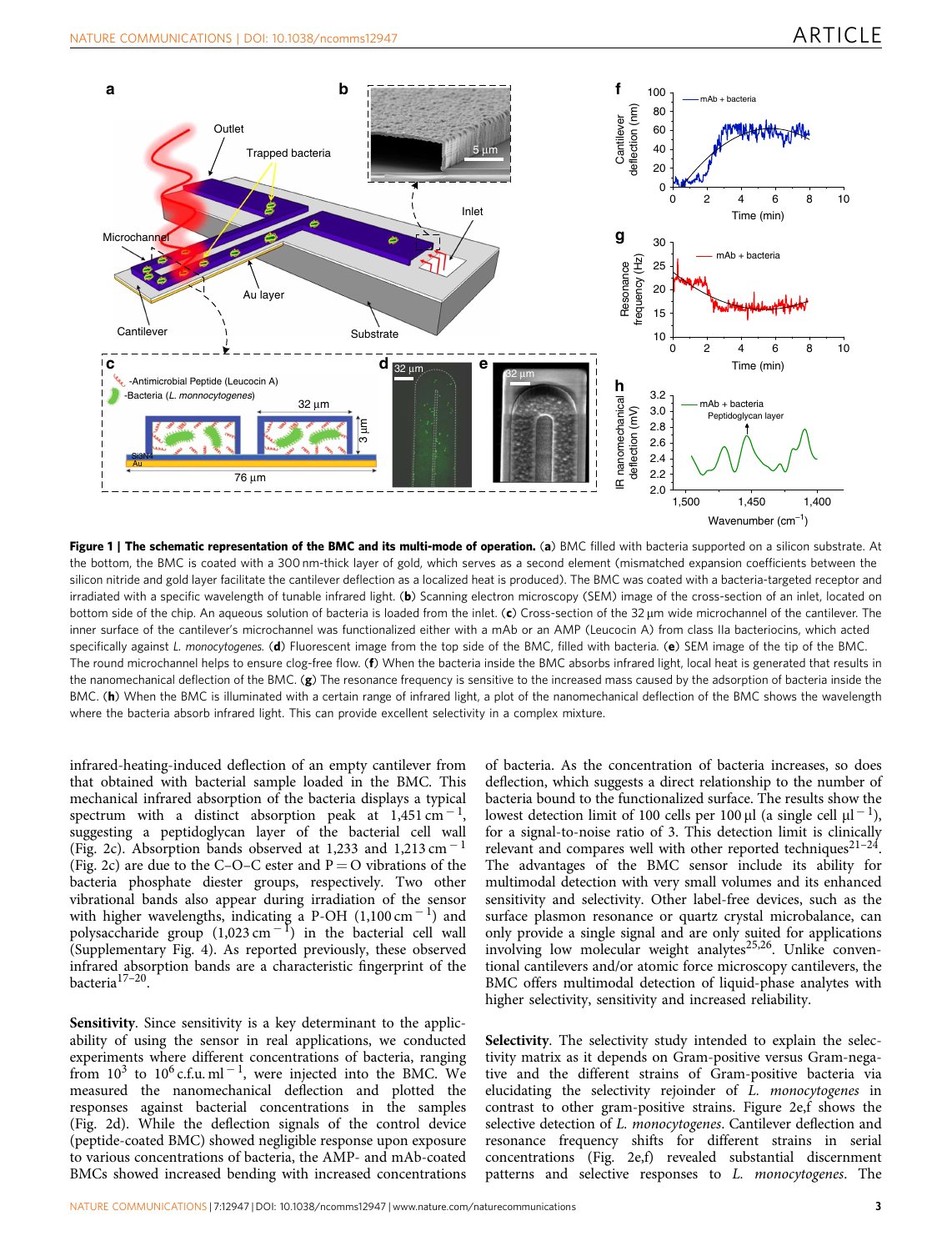<span id="page-3-0"></span>

Figure 2 | BMC multi-mode signal readout as a function of bacterial adsorption. (a) The mean descent in the resonance frequency shifts as a result of captured L. monocytogenes by either AMP or mAb-coated BMC; frequency drops as higher-density bacteria attach to the inner surface of the cantilever. In comparison with a control BMC (coated with a negative peptide), the AMP- and mAb-coated BMCs show significant responses to L. monocytogenes  $(P = 0.032)$ . (b) Nanomechanical bending of the cantilever as a result of bacteria adsorption-induced surface stress. Statistically significant deflection is observed for both AMP- and mAb-coated BMCs in comparison with the control ( $P < 0.05$ ;  $n = 5$ ). Differential deflection represents the specific binding event of the immobilized receptor to the bacteria, derived by subtracting the infrared-induced deflection. (c) Typical segments of BMC infrared nanomechanical spectra show the distinctive infrared absorption bands of bacteria (1,451, 1,233 and 1,213 cm $^{-1}$ ). The spectra were subtracted from the background signal and smoothed 45% to decrease the noise. (d) Nanomechanical deflection of a BMC after exposure to serial concentrations of L. monocytogenes demonstrates the sensitivity of the BMC. The corresponding fit is a linear function and error bars show the corresponding s.d.'s ( $n=5$ ). (e,f) The selectivity of the BMC towards L. monocytogenes; the resonance frequency of the BMC changes with the type of bacteria species tested. It shows selectivity (higher affinity to L. monocytogenes) with an AMP-coated BMC and specificity (capturing only L. monocytogenes) with a mAb-coated BMC. The data represent an average of five replicates and error bars correspond to s.d.'s.

differential nanomechanical cantilever deflections for different strains were clearly discernable for targeted strains (Supplementary Fig. 5a). Control experiments carried out using fluorescence microscopy verified these results (supplementary Fig. 5b). In addition, the nanomechanical infrared spectrum

shows differences between bacterial species (Supplementary Fig. 6). These variations can be attributed to the asymmetric stretching of  $P = O$  in the phosphodiester backbone of nucleic acids (at  $\sim$  1,213 cm<sup>-1</sup>), the asymmetry of the peptidoglycan layer of the bacterial cell wall (at  $1,451 \text{ cm}^{-1}$ ) and the lipid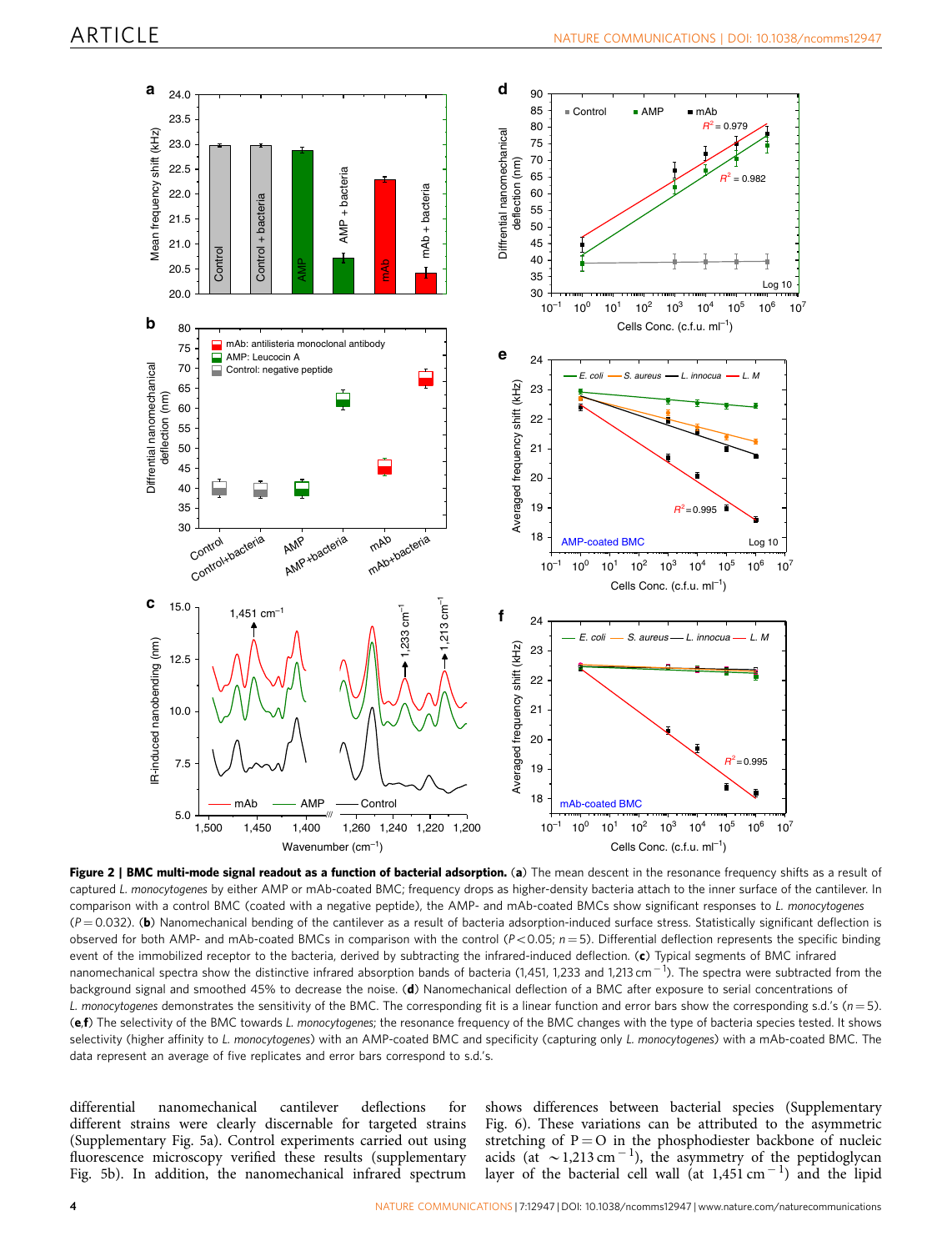<span id="page-4-0"></span>groups (between 1,000 and 1,023 cm $^{-1}$ ) in the bacterial cell wall. Specificity in the infrared spectra also comes from lack of interference as the flow-through approach selectively captures the targeted strains while still allowing the untargeted strains to pass through the channel. It is clear from these results that the AMP-coated BMC exhibited preferential binding towards L. monocytogenes relative to other strains by  $\sim$  2–3 orders of magnitude, while the mAb-coated BMC showed absolute specific response to L. monocytogenes, in comparison with other tested strains. We explain this differentiality towards L. monocytogenes by a mechanism-related behaviour of the immobilized ligands<sup>27,28</sup>. In an AMP-coated BMC, Leucocin A is a very distinctive AMP, which targets a specific membrane-bound receptor on the surface of the bacteria<sup>29,30</sup>. This receptor is more prevalent in L. monocytogenes than in other species. As a result, Leucocin A has a higher affinity to L. monocytogenes than other strains. The mAb-coated BMC targets a specific antigen on the surface of L. monocytogenes, which is not present in other strains. The AMP-coated BMC offers a broad-spectrum diagnostic tool by allowing the detection of pathogenic bacteria. The sensor is sufficiently stable and reusable (supplementary Fig. 7) and provides a cost-effective alternative to currently available techniques. On the downside, it is not specific for L. monocytogenes, as it can capture other strains with lower affinities. This can be tackled by differentiating the measured responses with respect to their strengths and flaws. In contrast, the mAb-coated BMC proposes a specific detection methodology to L. monocytogenes at a higher affinity rate. Although the sensor is very specific and sensitive, it cannot be used to detect multiple strains simultaneously; however, it offers a more specific device than the AMP-base (Supplementary Fig. 7).

Antimicrobial resistance. In order to demonstrate the feasibility of using a BMC sensor to detect bacterial response to antibiotics, a small aliquot of living E. coli ( $\sim 10^5$  c.f.u. ml<sup>-1</sup>) was inserted into a BMC chip. Before insertion of the sample, the internal walls of the BMC were coated with a thin film of bacteria-adhesion molecules, (3-aminopropyl)triethoxysilane (APTES), which allowed the loose attachment of bacteria without affecting their metabolism<sup>11</sup>. In the first set of these experiments, the response of E. coli DH5a to ampicillin and kanamycin was monitored. We measured the deflection and resonance frequency shifts before and after the attachment of E. coli, after injecting liquid broth (LB) media, and LB-containing  $10 \mu g$  ml<sup>-1</sup> either, ampicillin or kanamycin (see methods and Supplementary Materials and Methods for details).

Figure 3 shows cantilever deflection and resonance frequency, as a result of E. coli exposure to antibiotics (ampicillin and kanamycin). The introduction of E. coli causes the cantilever to deflect ( $\sim$  70 ± 4.1 nm) as well as resonance frequency to shift  $(\sim$  -2.6 KHz from the background). An injecting aliquot of LB media led to a slight increase in the cantilever's deflection and a decrease in the resonance frequency ( $+71 \pm 3$  nm and  $-0.7$  KHz). Five minutes after the injection of LB-containing ampicillin, the resonance frequency showed an increase of  $\sim 0.2$  KHz, while the deflection dropped by  $\sim$  4–5 nm. After 30 min of exposure, the resonance frequency showed a larger shift ( $\sim +0.4$  KHz, Fig. 3a), while the deflection further decreased by  $\sim$  7–9 nm (Fig. 3a). Similar to the ampicillin response, injecting kanamycin showed an increase in the resonance frequency ( $\sim +0.1$  KHz, Fig. 3b) and a drop in the deflection ( $\sim$  4–6 nm) after 5 min of exposure (Fig. 3b). However, unlike ampicillin, 30 min after exposure, the resonance frequency dropped and the deflection increased compared with what was observed before the injection of kanamycin ( $\sim +6$  nm, Fig. 3b). The measured noises in the E. coli-immobilized BMC cantilever deflections before and after the injection of antibiotics show also significant variation between ampicillin and kanamycin [\(Fig. 4\)](#page-5-0). It has been reported previously that changes in bacterial metabolic activity change the different stresses on the cantilever<sup>11</sup>. Thus, we assume that this effect may be because of metabolism-induced stress and may indicate bacterial resistance to the drugs. As can be seen in [Fig. 4](#page-5-0) upper<br>panel, the fluctuation decreased dramatically (variance panel, the fluctuation decreased dramatically  $0.65 \pm 0.053$  nm<sup>2</sup>) compared with that observed before the ampicillin injection (variance  $6.16 \pm 0.26$  nm<sup>2</sup>). However, after the kanamycin was injected [\(Fig. 4](#page-5-0) lower panel), the fluctuation was consistently higher and compared well with the observation before kanamycin injection (variance  $5.61 \pm 0.046$  nm<sup>2</sup>). In both cases, the bacterial cells seem to deactivate their metabolic processes initially after exposure to the antibiotics (short dormancy state), and then either die or recover with the addition of nutrients. Drug-induced bacteria death (ampicillin) resulted in changes in frequency, surface stress and decreased



Figure 3 | The BMC sensor displays the response of *E. coli* DH5x to antibiotics (ampicillin and kanamycin) at 0.1µgml<sup>-1</sup>. (a,b) The resonance frequency shifts and the nanomechanical deflections as a result of serial steps starting from a blank cantilever to removal of the drug and re-introduction of the LB media. A decrease in the frequency is observed with the introduction of both bacteria and LB media  $(a,b)$ . Introducing ampicillin  $(a)$  led to an increase in the resonance frequency and a decrease in the nanomechanical deflection. Injection of kanamycin, however (b), led to a decrease in the resonance frequency and an increase in the nanomechanical bending. Removing antibiotics and adding LB media further confirmed that bacteria have been killed by ampicillin (no dormancy), but not by kanamycin (b). An average of five replicates is presented with error bars, indicating s.d.'s.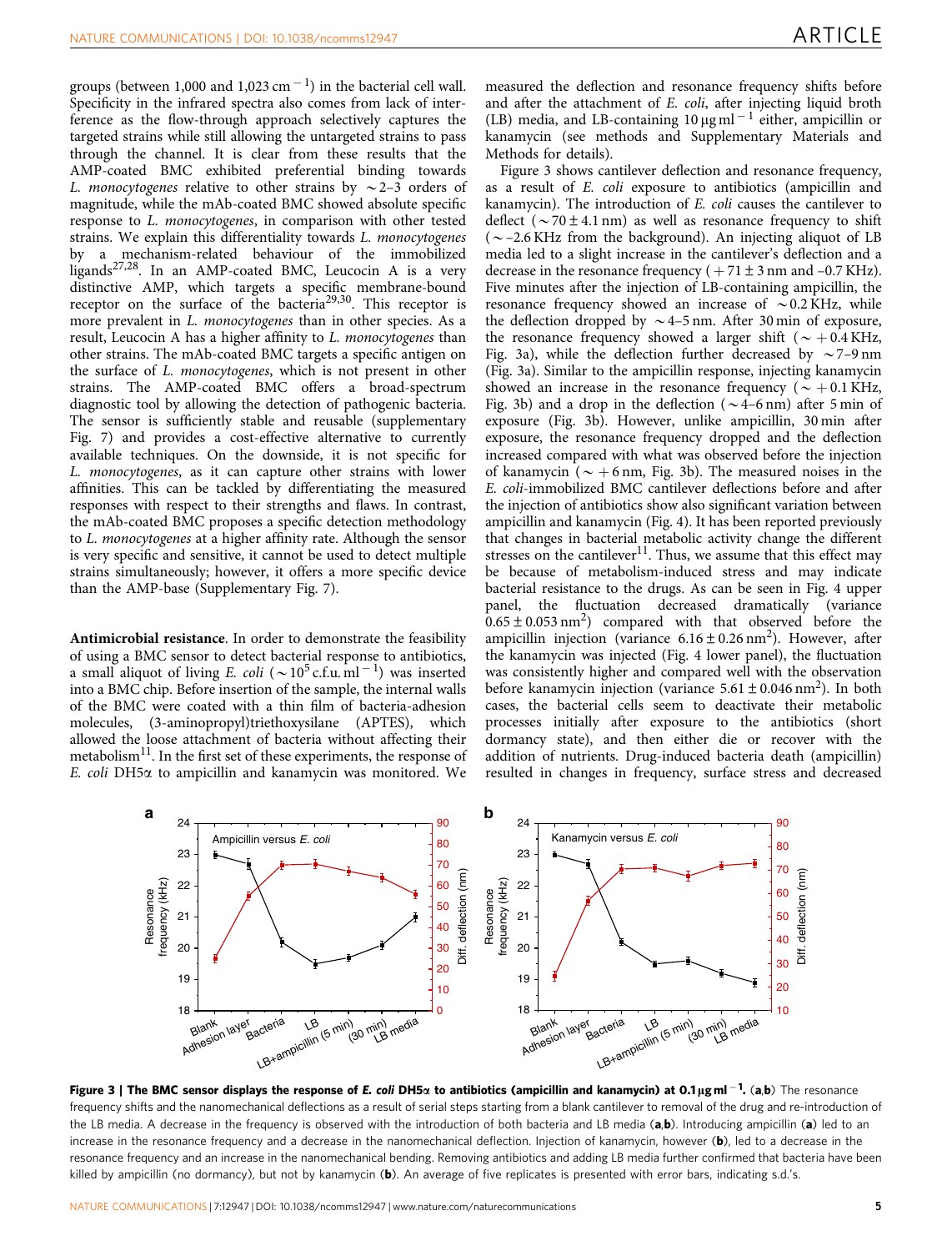<span id="page-5-0"></span>

Figure 4 | Nanomechanical fluctuation shows bacterial susceptibility to ampicillin (upper panel) and kanamycin (lower panel). (a,a') The results of bacteria in PBS; **b,b'** show the enhanced fluctuation due to the insertion of LB media into the bacteria. (c,c') The fluctuation after exposure to antibiotics, ampicillin and kanamycin, respectively (measurement was performed 30 min after the exposure). This suggests that the E. coli have been killed by ampicillin but that they resist the antibacterial effect of kanamycin. Removal of the antibiotic and re-introduction of LB media to the bacteria confirmed that bacteria exposed to ampicillin have been killed (d), while the E. coli exposed to kanamycin are alive (d').

cantilever bending and fluctuation. In contrast, the bacteria exposed to kanamycin appear to have full metabolic recovery, resulting in a decrease in frequency, increase in cantilever's deflection and nanomechanical noise. Our results are in agreement with previous reports of nanomechanical noise associated with the viability of bacteria and metabolic activity<sup>[11](#page-7-0)</sup>.

Life versus dead bacteria. To support this hypothesis and to investigate whether bacteria have been killed or placed in a dormancy state (a period in the bacterial life cycle when physical activities are temporarily stopped in order to survive unforeseen circumstances), we removed the drugs and re-introduced LB broth media ([Figs 3 and 4](#page-4-0)). As expected, the bacteria exposed to ampicillin were killed, showing a further decrease in cantilever deflection ([Fig. 3a\)](#page-4-0), an increase in the resonance frequency ([Fig. 3a](#page-4-0)) and a decrease in the vibrational noise (Fig. 4d), compared with the bacteria exposed to kanamycin, which showed an increase in deflection ([Fig. 3b](#page-4-0)), decrease in resonance fre-quency [\(Fig. 3b](#page-4-0)) and an enhanced cantilever fluctuation (Fig. 4d'). A multivariate analysis of the nanomechanical infrared spectra was carried out to determine the difference between intact and injured bacteria. [Figure 5](#page-6-0) shows the second derivative transformation analysis of the nanomechanical infrared spectra of E. coli placed in LB, exposed to ampicillin ([Fig. 5a\)](#page-6-0) or kanamycin ([Fig. 5b](#page-6-0)), and then further incubated with LB after removal of the drugs. The spectra ([Fig. 5a,b\)](#page-6-0) showed unique infrared absorption features for the bacteria exposed to ampicillin and kanamycin. As shown in [Fig. 5](#page-6-0), the spectral data were processed by separating overlapping absorption bands and by removing baseline shifts to show the difference between intact and injured bacteria. In addition, analysing the data using the principle component

analysis showed distinct clusters, corresponding to intact and injured bacteria [\(Fig. 5c\)](#page-6-0). These results show that bacteria exposed to ampicillin have been lysed (killed), while bacteria exposed to kanamycin are alive. The distinct differences in infrared-nanomechanical spectra are arising primarily from the vibration of the molecular moieties on the bacterial cell wall (bands at  $1,451 \text{ cm}^{-1}$ ). Changes in the infrared spectra of bacteria during exposure to ampicillin may originate from denaturation and/or redistribution of the cell contents. It is clear that exposure to drugs such as ampicillin (which causes rupture of the cell walls or cell membranes of the bacteria) and protein re-distribution may also result in unique spectral features. These results were further confirmed using confocal microscopy imaging ([Fig. 5d](#page-6-0)), which shows both live and dead bacteria (after exposure to ampicillin or kanamycin). In this experiment, the viability of the attached bacteria to the internal surface of the cantilever was evaluated by incubating the bacteria with life/dead stain for 10 min at 37 °C. The live/dead stain contained two different fluorescent dyes, which stains live cells green while staining the dead cells red because the red pigment can only adhere on damaged cell membranes. As indicated from [Fig. 5d](#page-6-0) and from bacteria counting analysis, most of the E. coli exposed to ampicillin were killed (red stained) while 75% of the E. coli exposed to kanamycin were alive (green stained). The results support the conclusion that BMC readout signals, including cantilever deflection, resonance frequency shift, nano-fluctuation and the mechanical infraredbending, are associated with the viability and metabolism of the bacteria.

To verify the connection between the nanomechanical fluctuations of the BMC and bacterial metabolism, we introduced a medium that supports bacterial metabolism, consisting of 5% glucose and collected the BMC data (Supplementary Figs 8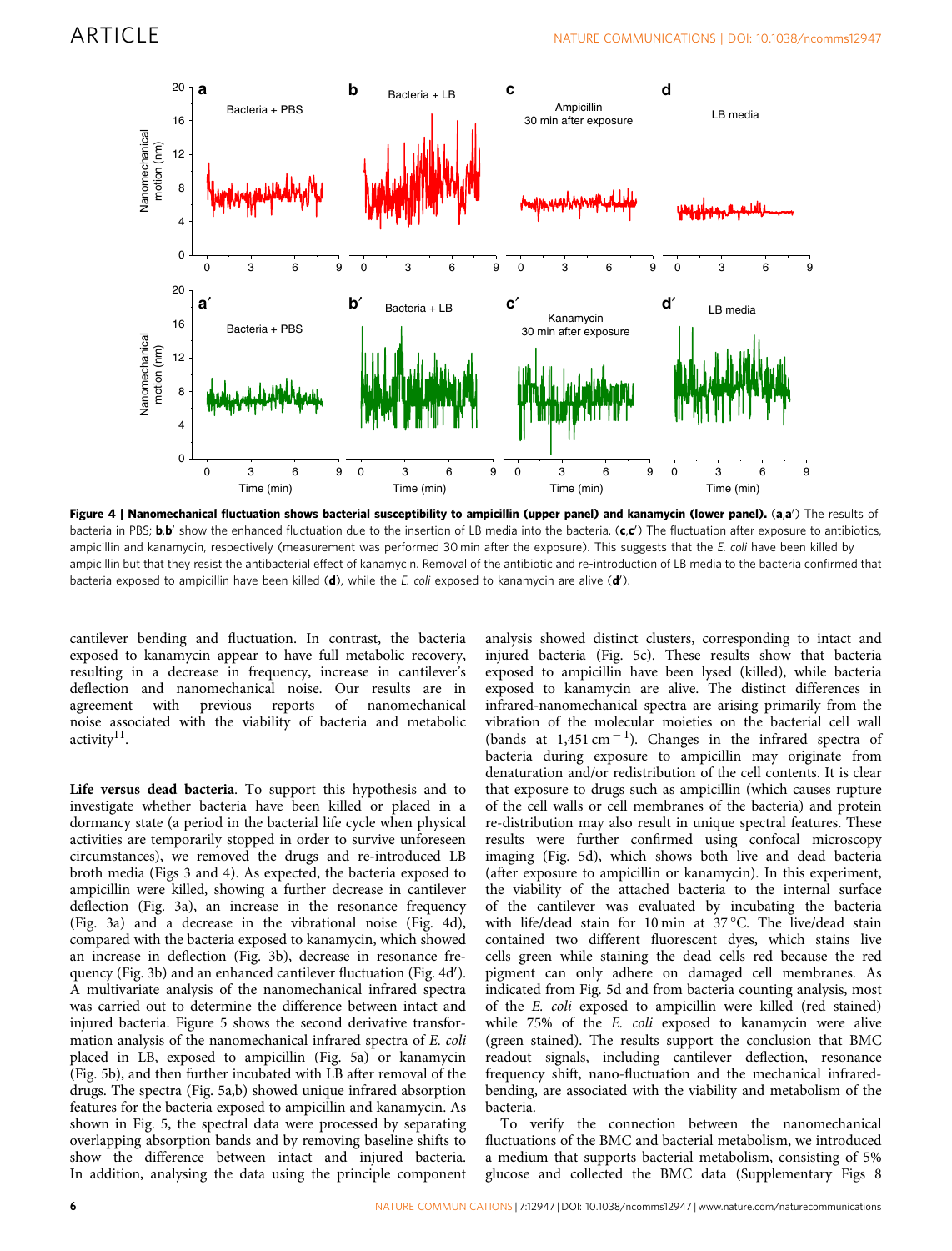<span id="page-6-0"></span>

Figure 5 | Nanomechanical infrared spectra of E. coli. Representative infrared second deviation analysis in the mid-infrared region for bacteria exposed to ampicillin (a) and kanamycin (b). The measurements were performed as indicated on top of the spectra, first LB media alone, followed by LB + bacteria, and the later addition of an antibiotic in LB + bacteria, and finally, exchanging the antibiotics with LB media. The infrared spectra were algorithmically preprocessed (binning, smoothing and second deviation transformation) to reduce the number of data points so as to eliminate noise. (c) Representation of the multivariate statistical analysis technique of principal component analysis (PCA), which selectively differentiates dead from intact bacteria after exposure to ampicillin or kanamycin, respectively. (d) Confocal microscopy images of the antibiotic-bacteria interaction inside the BMC were obtained (B30 min after exposure to drugs); a live/dead viability kit was used to stain living cells green and dead cells red. Images were taken using confocal microscopy (scale bar,  $22 \mu m$ ).

And 9). The drastic increase in the nanomechanical fluctuations of the cantilever clearly supports the hypothesis of increased fluctuation with an active metabolic process of the bacteria. Responses of L. monocytogenes and E. coli DH5a, confined in the BMC to Leucocin A (a ribosomally synthesized AMP of class IIa bacteriocins), were comparable to those obtained with ampicillin. These results show that a BMC can be an ideal sensor

platform for testing bacterial responses to a variety of drugs (Supplementary Fig. 10).

#### **Discussion**

The integration of photothermal infrared spectroscopy with a bimaterial microchannel cantilever—with its internal surface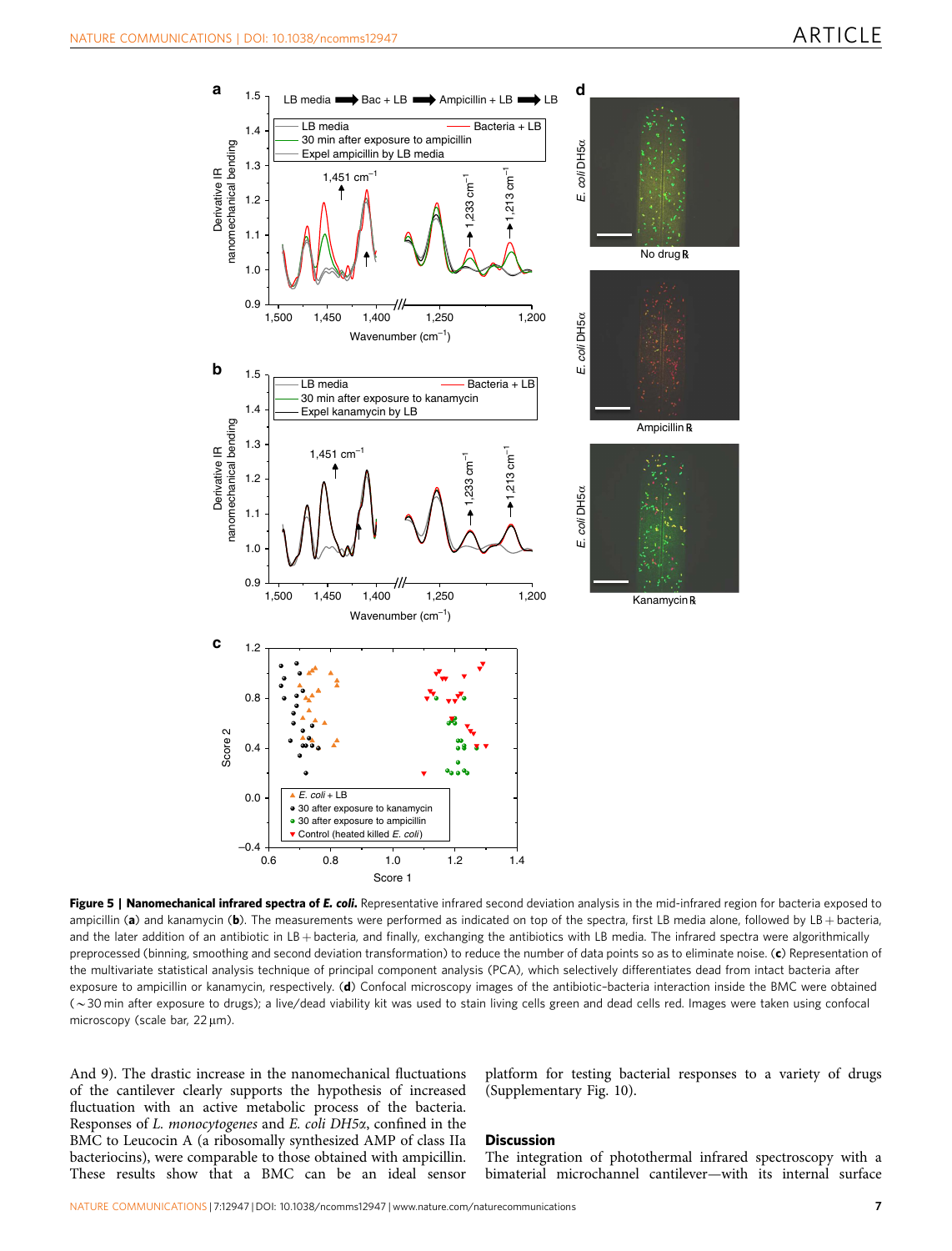<span id="page-7-0"></span>functionalized with receptors—overcomes the sensitivity and selectivity challenges presented by the real-time detection of bacteria and their interactions with antibiotics. By exploiting the semi-selective nature of the AMP from class IIa bacteriocins and the specific properties of mAbs, we were able to capture L. monocytogenes and detect it at very low concentrations, down to a single cell per ul. The BMC platform also enabled us to monitor bacterial response to antimicrobials more closely when compared with existing approaches. The detection of resistant bacteria using the nanoscale motions of living bacteria exposed to ampicillin, kanamycin and AMP is also demonstrated. In contrast to other bacterial monitoring tools, the BMC combines the selectivity of infrared spectroscopy with the thermal sensitivity of the BMC to obtain the infrared spectra of analytes in picolitres of samples. This nanomechanical infrared spectroscopy, based on calorimetry, is complementary to that of the conventional infrared spectra, which uses the Beer-Lambert law of counting photons for signal generation. However, heat-based nanomechanical spectroscopy is a direct technique for measuring infrared absorption by a sample and, since the mid-infrared is free from overtones, this wavelength range is ideal for molecular recognition. In addition, the BMC is capable of measuring the mass density of analytes with high resolution and detects analytes, including bacteria, as they pass through the cantilever's microchannel. These BMC cantilevers can be mass-produced for low cost using conventional microfabrication techniques. Capturing the target analytes inside the channel by surface immobilization enhances sensitivity as well as selectivity. Since a BMC can support multiple orthogonal signal generation concepts, the technique is highly versatile and has achieved better sensitivity, selectivity and faster responses, when compared with other approaches such as the optoplasmonic nanosensor<sup>7</sup>. We anticipate that these infrared-integrated BMC sensors will be useful for a wide variety of applications, ranging from food and water analysis to drug discovery and testing pharmaceutical ingredients. In the near future, it will be possible to integrate sample separation techniques with BMC platforms to achieve the full potential of the lab-on-a-chip concept.

## **Methods**

**BMC fabrication.** A bi-material microcantilever  $(32 \mu m)$  wide and  $600 \mu m$  long) with a microfluidic channel (cross-section  $32 \mu m \times 3 \mu m$ ) embedded on it was used in this study ([Fig. 1a\)](#page-2-0). The cantilevers were mircofabricated using silicon nitride and a thin layer of gold (300 nm) was deposited on one side to make them bi-material. When the bacteria inside the BMC absorb a specific wavelength of infrared, they produce localized heat, which is then transferred to the gold layer beneath the silicon nitride. Owing to a mismatch in the thermal expansion coefficients of silicon nitride and gold, the BMC deflects upwards. Changes in BMC deflection  $(\Delta A)$  are measured by reflecting a laser off of the cantilever to a position-sensitive diode detector.

Bacterial detection experiments. In the detection experiments, the microfluidic channel of the cantilever was functionalized using bacteria-targeting molecules to capture the analytes and enhance the detection sensitivity and selectivity. Two targeting molecules of L. monocytogenes were employed (anti-L. monocytogenes mAb and Listeria-selective AMP from class IIa bacteriocins). A peptide with nonspecific binding to Listeria was used as a negative control (see Supplementary Materials and Methods for further details).

In the experiment, 100 µl water samples, free from bacteria or artificially contaminated with bacteria at various concentrations  $(10^2 - 10^5 \text{ c.f.u. m}1^{-1})$ , were injected into the sensor and subjected to nanomechanical monitoring while the BMC were filled with liquid. Measurements of the cantilever deflection, nanomechanical infrared spectra and mass adsorption (measured as resonance frequency shifts) were taken simultaneously. As targeted bacteria pass through the narrow microfluidic channel embedded on the cantilever, they are trapped by the immobilized ligands. The bacteria absorb infrared photons at certain wavelengths and release heat to the background through the non-radiative decay process of vibrational energy relaxation. This results in a small change in the temperature of the bimetallic cantilever, causing it to bend in proportion to the quantity of the released energy. While the infrared-induced nanomechanical spectra represent the molecular signature of the bacteria inside the microchannel, the resonance

frequency shifts provide real-time measurements of the specific mass of the captured bacteria. The bacteria-adsorption-induced cantilever bending was monitored at infrared wavelengths where bacteria did not absorb the infrared. Note: the interference due to infrared radiation-induced bending of the empty cantilever is eliminated by taking the differential deflection of the cantilever, which will then represent the specific binding signals of bacteria binding to the immobilized receptors. The differential deflection is obtained by subtracting the deflection of the cantilever filled with sample (bacteria) from the deflection of an empty cantilever exposed to the same infrared radiation.

**Bacterial resistance experiments.** For the bacterial drug-resistance experiments, the sensor was chemically treated using a linker molecule (APTES), which provided a loose attachment of the bacteria to the surface, holding the cells in place without affecting their metabolic activity. After the treatment, the BMC was introduced into the sensor chamber to complete the analysis. Calibration of the cantilever was performed at this point by injecting a bacteria-free PBS solution and monitoring the infrared-induced nanomechanical bending, cantilevers deflection, fluctuations, as well as frequency shifts associated with the loaded materials. The measurements were used as a baseline in the analysis of subsequent experiments. The nanoscale dynamic deflection, cantilever motion, infrared absorption and the resonance frequency shifts were collected after each step. A solution containing a small aliquot of living bacteria ( $\sim$  10<sup>5</sup> c.f.u. ml<sup>-1</sup>) was introduced into the BMC and left to incubate for 10 min at ambient temperature. The BMC chamber was then rinsed with PBS to ensure removal of any floating cells that might have an impact on the results. Afterwards, a standard bacterial growth LB medium was introduced on the sensor in order to promote metabolic activities, and data were subsequently collected. The growth media was then exchanged with LB media containing antibiotics; either ampicillin or kanamycin at a concentration of 10  $\mu$ g ml<sup>-1</sup> and the data of resonance frequency, infrared absorption, fluctuation and cantilever nanomechanical deflections were collected twice at  $\sim$  5 and  $\sim$  30 min of exposure. The antibiotics were then removed and the LB medium was re-introduced before collecting data. To enhance the metabolism of the bacteria, we also introduced a 5% glucose solution to the bacteria after their exposure to the antibiotics. Each experiment was repeated at least five times to verify the consistency of the results, and statistical difference analysis was performed using either the unpaired t-test or the one-way analysis of variance test, as specified. The multivariate statistical analysis technique of principle component analysis was used for analysing the infrared data of the bacteria to differentiate injured E. coli from intact E. coli. In all statistical analyses, the significance level (P value) was set as 0.05. (Detailed experiments can be found in the Supplementary Materials and Methods.)

Data avialabity. The authors declare that the some data supporting this finding are available within the article and its Supplementary Materials. Other raw data for the reported results are available from the authors upon request

#### References

- 1. Farahi, R. H., Passian, A., Tetard, L. & Thundat, T. Critical issues in sensor science to aid food and water safety. ACS Nano 6, 4548–4556 (2012).
- 2. Fournier, P. E. et al. Modern clinical microbiology: new challenges and solutions. Nat. Rev. Microbiol. 11, 574–585 (2013).
- 3. de Wildt, R. M. T., Mundy, C. R., Gorick, B. D. & Tomlinson, I. M. Antibody arrays for high-throughput screening of antibody-antigen interactions. Nat. Biotechnol. 18, 989–994 (2000).
- 4. Rivoire, N. et al. Evaluation of the resazurin assay for the detection of multidrug-resistant Mycobacterium tuberculosis in Madagascar. Int. J. Tuberc. Lung Dis. 11, 683–688 (2007).
- 5. Diacon, A. H. et al. Time to detection of the growth of Mycobacterium tuberculosis in MGIT 960 for determining the early bactericidal activity of antituberculosis agents. Eur. J. Clin. Microbiol. Infect. Dis. 29, 1561–1565 (2010).
- 6. Boehme, C. C. et al. Rapid molecular detection of tuberculosis and rifampin resistance. N. Engl. J. Med. 363, 1005–1015 (2010).
- Kosaka, P. M. et al. Detection of cancer biomarkers in serum using a hybrid mechanical and optoplasmonic nanosensor. Nat. Nanotechnol. 9, 1047–1053 (2014).
- 8. Mader, A. et al. Discrimination of Escherichia coli strains using glycan cantilever array sensors. Nano Lett. 12, 420–423 (2012).
- 9. Wang, J. et al. Rapid detection of pathogenic bacteria and screening of phagederived peptides using microcantilevers. Anal. Chem. 86, 1671-1678 (2014).
- 10. Etayash, H. & Thundat, T. in Encyclopedia of Nanotechnology (ed. Bhushan, B.) 1–9 (Springer, Netherlands, 2014).
- 11. Longo, G. et al. Rapid detection of bacterial resistance to antibiotics using AFM cantilevers as nanomechanical sensors. Nat. Nanotechnol. 8, 522–526 (2013).
- 12. Zhang, Q. et al. A self-bended piezoresistive microcantilever flow sensor for low flow rate measurement. Sens Actuat A Phys. 158, 273–279 (2010).
- 13. Burg, T. P. et al. Weighing of biomolecules, single cells and single nanoparticles in fluid. Nature 446, 1066–1069 (2007).
- 14. Faheem Khan, M. et al. Nanomechanical identification of liquid reagents in a microfluidic channel. Lab.Chip 14, 1302–1307 (2014).